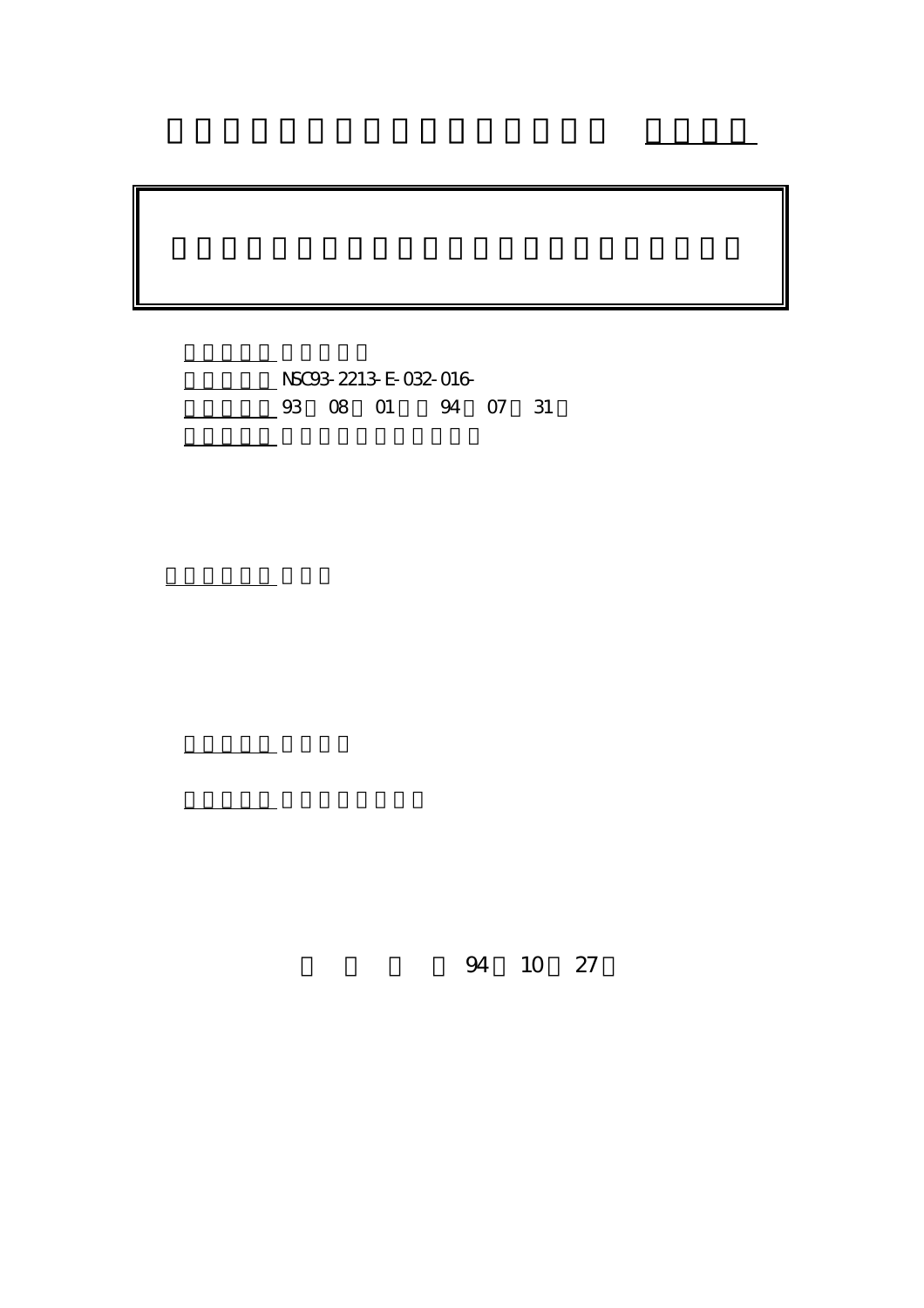# 行政院國家科學委員會專題研究計畫成果報告

### 應用隨機過程時間派翠網路來強化網頁使用模式探勘

**Using Stochastic Timed Petri Nets to enhance Web Using mining**

計畫編號:NSC 93-2213-E-032-016 執行期限:93 年 8 月 1 日至 94 年 7 月 31 日 主持人:陳伯榮 淡江大學資訊工程學系

#### 一、中文摘要

我們將運用大家所熟知的隨機過程時間派 翠網路來分析使用者的使用習性;在這篇 報告中,我們介紹:

(一)利用隨機過程時間派翠網路來建構 網頁結構。

(二)利用隨機過程時間派翠網路永不變 結構特性和可到達行為特性來協助資料前 置處理。

詞:網頁使用者習性探勘,隨機過程 時間派翠網路。

#### Abstract

The well-known Stochastic Timed Petri Nets (STPN) is introduced to analyze the web usage qualitatively and quantitatively. In this report, we introduce how to:

[1] construct web structure by using STPN,

[2] utilize reachability properties to enhance the web usage mining process in preprocessing phase,

**Keywords**: Web Usage Mining, Stochastic Timed Petri Nets.

#### 二、緣由與目的

網頁使用者習性探勘是近年來十分熱 門的研究領域,主要的作法是從網站服務 伺服器的日誌檔中擷取使用者在網站中存 取網頁的相關資料,分析得到使用者使用 網站的習性模式。第一個有關網頁使用模 式探勘的研討會 WebKDD 於 1999 年舉行; Federico[1]於 2003 發表了 2000 年以來 超過 150 篇有關網頁使用模式探勘領域的 調查研究(Survey paper)。

由 於 越 來 越 多 的 網 站 使 用 頁 框 (Frame)技術來進行設計,使得網站結構 及使用者使用網站資料的前置處理更形困 難,Cooley [1]於 May 2003 中指出:網頁 使用模式探勘發展至今,由於網頁內容與 架構的相關分析經常被忽略,所以只有少 數的特殊案例能夠成功的達成目標。 Buchner [2] 、 Cooley [3] 、 Pirolli [4] 、Spiliopoulou [5] 及 Heer [6] 都 說明了網頁內容及架構對進行網頁使用者 習性探勘能夠有所助益。

另外,網際網路使用過程中由於使用 者端的瀏覽器或網際網路連結過程中可能 面臨快取伺服器(Proxy server),都可 能造成使用者使用網頁日誌不完整,也使 得路徑填補益形困難。

派翠網路(Petri Nets, PNs)是一個經 常被應用於描述及分析分散式系統的工 具。Peterson 在[7]中將 PNs 定義為 C= (P,T,I,O),其中的 P 代表位置所成的集 合,T 代表轉移所成的集合,I 代表所有由 轉移指向位置的箭頭的集合,O 代表所有由 位置指向轉移的箭頭所成的集合。另外又 同時定義了可以記錄權重的派翠網路 (Marked Petri Net) M= (P, T, I, O,  $\mu$ ), μ 代 表 了 每 個 位 置 所 記 錄 的 權 重 (Token),Molloy 在[8]中定義了隨機過 程 派 翠 網 路 ( Stochastic PNs ) SPN= (P,T,A,M,λ),其中的 P 代表位置所成 的集合,T代表轉移所成的集合,A代表所 有由位置指向轉移或由轉移指向位置的箭 頭所成的集合、M 代表每個位置所記錄的權 重,λ代表每一個耗時轉移的指數分配時 間。Ajmone Marsan 在 [9]中定義的一般隨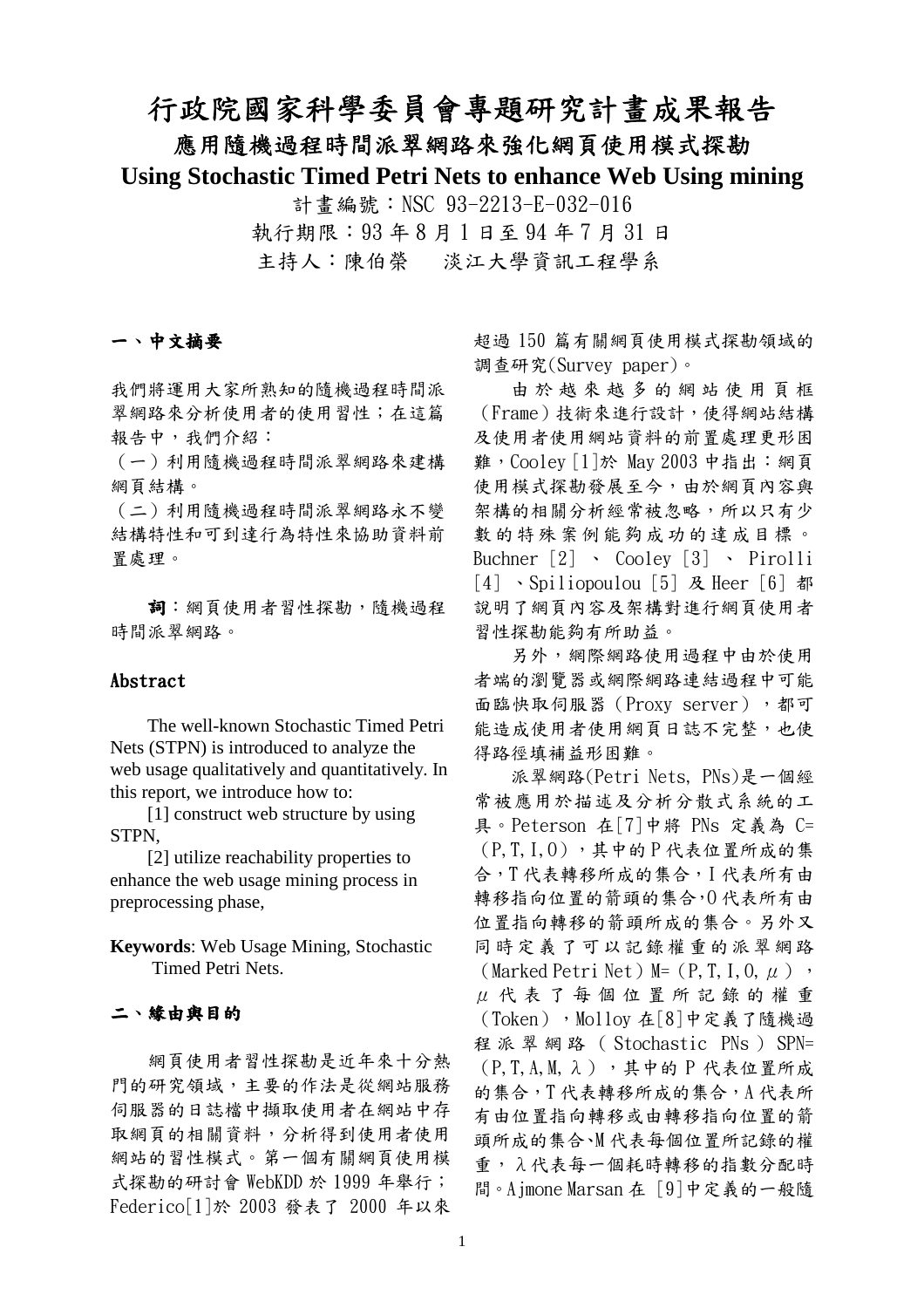機過程派翠網路(Generalized SPNs)將 SPN 上加入立即轉移,而立即轉移觸發過程 不需耗費時間。

#### 三、結果與討論

我們提出了應用 GSPNs 來建構網頁結 構,以 GSPN 中的 P 代表網站中的頁框 (frame),T 代表網站中的立即轉移 (Immediate Transition)(例如:頁框設 定標籤(Frameset Tag)), 以 Ts 代表網站 中 的 耗 時 轉 移 ( 例 如 : 超 連 結 標 籤 (Hyper-Link Tag)),以 F 代表網站使 用者所在網頁位置的轉移,以 W 代表位置 轉移時分配的權重,以 M 代表系統的狀態, 以E0代表相對應於耗時轉移動作的指數分 配時間。

我們先建立包含頁框編號與頁框網址 的頁框編號表(FRAME\_ID Table)及包含 頁 框 及 其 超 連 結 資 訊 的 頁 框 連 結 表 (FRAME\_LINK Table)。

其中 FRAME ID Table 包含兩個欄位, 分別是位置編號及對應的網頁網址 (URL)。FRAME\_LINK Table 包含四個欄 位;分別是頁框編號(FID)、頁框所包含 的 連 結 的 目 的 頁 框 編 號 ( LinkDestinationFID )、超連結型別 (LinkType)及代表執行超連結時會出現 在哪個頁框位置的超連結視窗目標名稱 ( LinkTarget ) 。 FRAME\_ID Table 與 FRAME\_LINK Table 的關聯如下圖一所示:



圖一:FRAME\_ID Table 與 FRAME\_LINK Table 的關聯

我們並進ㄧ步分析並建構代表GSPN關 聯 矩 陣 的 位 置 與 轉 移 關 係 表 ( PLACE\_TRANSITION Table ) , PLACE\_TRANSITION Table 中包含三個欄 位,分別是頁框編號(FID)、轉移編號表 (TID)及代表轉移動作觸發時位置內權重 變 化 ( VAL ) , 如 下 圖 二 。 這 個 PLACE\_TRANSITION Table 是用來代表 GSPN 中轉移發生時位置內權重變動情形的關聯 矩陣 $Cl[i, j]$ ,關聯矩陣中元素 $Cl[i, j]$ 的值 代表第 j 個轉移動作觸發時, 第 i 個位置 得到或失去的標記個數。



圖二: PLACE TRANSITION Table

由於關聯矩陣中記錄了所有轉移發生 時位置中權重變動的情形,我們可以藉由 這個特性找出網頁內容範圍也可以利用這 個關聯矩陣進行可到達行為特性的運算。 有關 PLACE\_TRANSITION Table、網頁內容 範圍辨識、可到達行為特性及路徑填補的 關係如下圖三所示。



統元件圖

在進行使用者習性探勘過程中,當完 成區段辨識後我們將建立使用者區段紀錄 (UserSession),這個區段資料中包含了使 用 者 IP(UserIp) 、 需 求 檔 案 名 稱 (FileRequest)、推薦者(Refer)、存取時 間(AccessTime)、區段編號(SessionId)等 五筆欄位的資料。每個區段紀錄代表單一 使用者在一次上網的過程中所瀏覽的網頁 內容或瀏覽路徑。

然而,由於越來越多的網頁利用頁框 (Frame)技術來進行設計,使得一個網頁內 容範圍中往往包含一個以上的頁框,也因 此,每一筆或多筆紀錄究竟代表使用者是 進入哪一個網頁內容範圍往往無法直接由 紀錄本身得知,而必須利用網頁架構來協 助判斷。

由於 PLACE\_TRANSITIONT Table 記錄 了每個轉移發生時相關位置內權重的改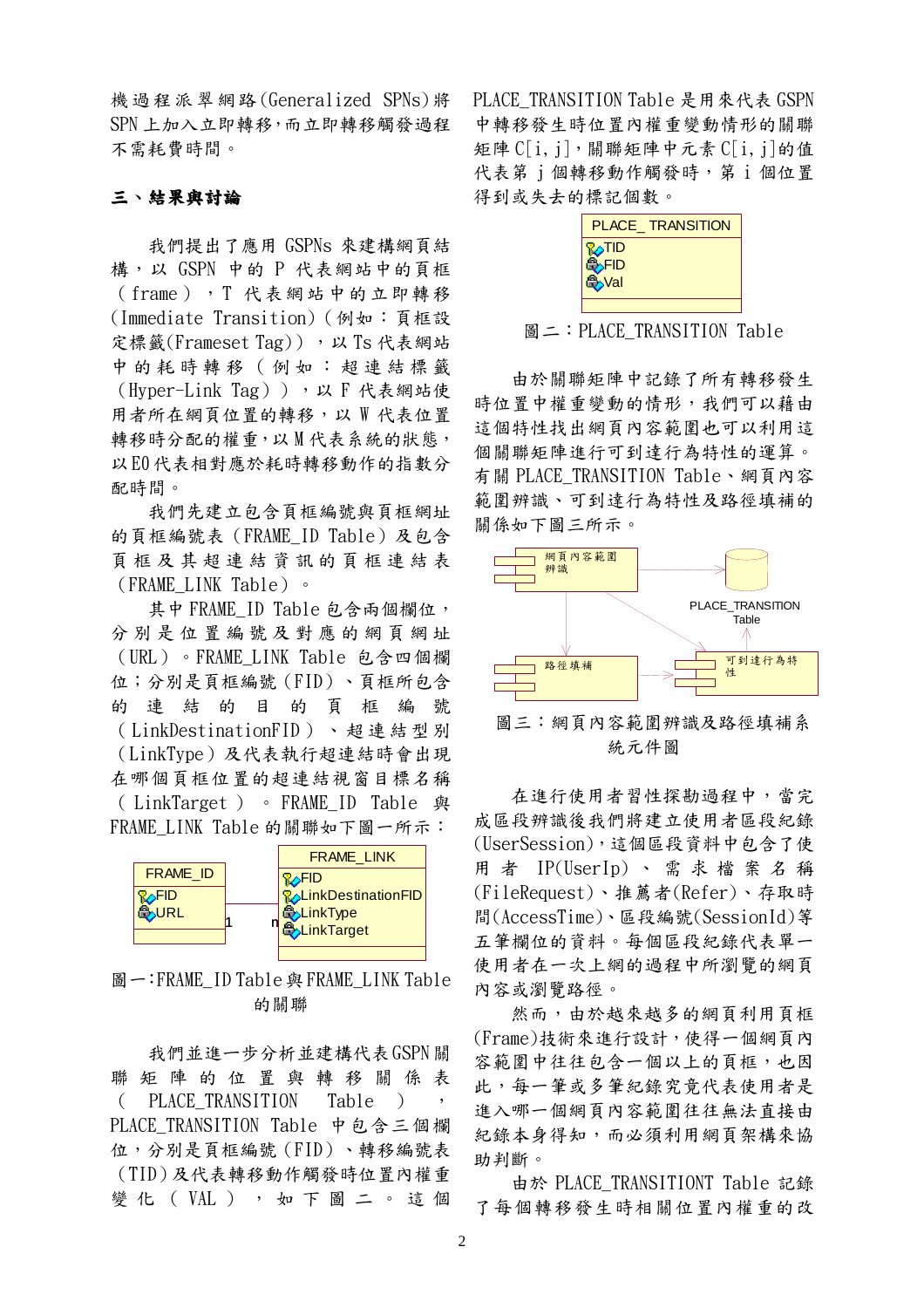變,因此也代表著與當超連結被使用者點 選而觸發一次轉移時,相關位置內權重的 改變,也可以說是代表著網站使用者。藉 由這個特性可以協助我們進行網頁內容範 圍辨識。

有關網頁內容範圍辨識處理程序 說明如下:

我們將針對每一筆未處理的 UserSession (LL):

1.以 Refer 為 key,查詢 FRAME-ID Table 中的 URL 欄位,找到對應的 FID  $(LL-RFID)$  .

 $2. \nu$  LL-RFID,  $" -1"$  為 key, 查詢 PLACE\_TRANSITION Table 中的 FID 及 VAL 欄位,讀取 TID 集合 (RTID\_Set) 。 這個觸發轉移動作構 成的集合代表由此 FID 所組成的可能 網頁內容範圍中的連結。

3.針對 RTID\_Set 中的每一個  $TID, \cup TID, " -1"$ 為 key,查詢 PLACE TRANSITION Table 中的 TID 及 VAL 欄位,找到包含 Refer 的可能網頁 內容範圍集合(Refer Pv Set),並 藉此集合決定起始網頁內容範圍集合 (Source\_Pv\_Set) 中「網頁內容範圍 的優先處理順序」。

4. 以 FileRequest 為 key, 查詢 FRAME-ID table 中的 URL 欄位, 找到 對應的 FID(LL-FID)。

5. 以 LL-FID, "-1" 為 key, 杳 詢 PLACE\_TRANSITION Table 中的 FID 及VAL欄位,讀取 TID 集合(TID\_Set)。 這個觸發轉移動作構成的集合代表由 此 FID 所組成的所有可能網頁內容範 圍集合中的連結。

 $6.$  針對 TID Set 中的每一個 TID, 以 TID, " -1"為 key, 查詢 PLACE TRANSITION Table 中的 TID 及 VAL 欄位,找到可能的目標網頁內容範 圍集合(Destination\_Pv\_set),他也 是下一次內容範圍辨識時的

Source Pv Set 。

7.利用 GSPN 的可到達行為特性, 並依上述步驟 3 中「網頁內容範圍的 優先處理順序」來協助決定 Destination Pv\_set中的每一個Pv是 否為可到達的網頁內容範圍,並依需 要進行路徑填補。有關可到達行為特 性與路徑填補的相關細節我們會進一 步說明。

Murata 於 [10]中提到了可到達性問 題的必要條件及充分條件,其中必要條件 是:假使目標狀態( Md )可以經由初始狀 態(M0)來到達,則由觸發順序所構成的 集合可利用線性算式來求解,而且存在至 少一組解。亦即在派翠網路中,其狀態的 轉移可由狀態方程式 (state equation) 來表示,其運算式如下:

此線性算式中 n 表示位置(place)的 總個數,m 表示轉移動作(transition)的總 個數, 這個一維向量代表在狀態 時位置 P0 到位置 Pn-1 中標記(token)的個數。

表示初始狀態, 表示目標狀態,關 聯矩陣,表示第 j 個轉移動作觸發時, 第 i 個位置得到或失去的標記個數。

這一 的一維向量就是線性算式的 解,也就是可到達性問題所要求的答案。 這組方程式解表示初始狀態 經由一連串 轉移動作的觸發後,產生了目標狀態 。如 此即可大量地除去可到達解以外不必要的 狀態擴展與搜尋。

在利用 GSPN 的可到達行為性來協助 完成路徑填補部份,我們利用可到達行為 特性來協助進行路徑填補的工作,填補的 程序說明如下:

1. 利用GSPN的可到達行為特性來找 到相對於起始網頁內容範圍的狀態[Ms]到 達相對於目標網頁內容範圍的狀態[Md]的 動作轉移觸發順序。

 $[Ms] \rightarrow t i1 \rightarrow [Ms1] \rightarrow t i2 \rightarrow [Ms2]$  $\rightarrow \cdots \rightarrow t$  ik $\rightarrow$ [Msk]=[Md]

2. 將每一個[Msi], i=1..k ,轉換 成[M]nx1 對應的網頁內容範圍所包含的頁 框編號。

3. 依需要利用找到的 URL 來協助路